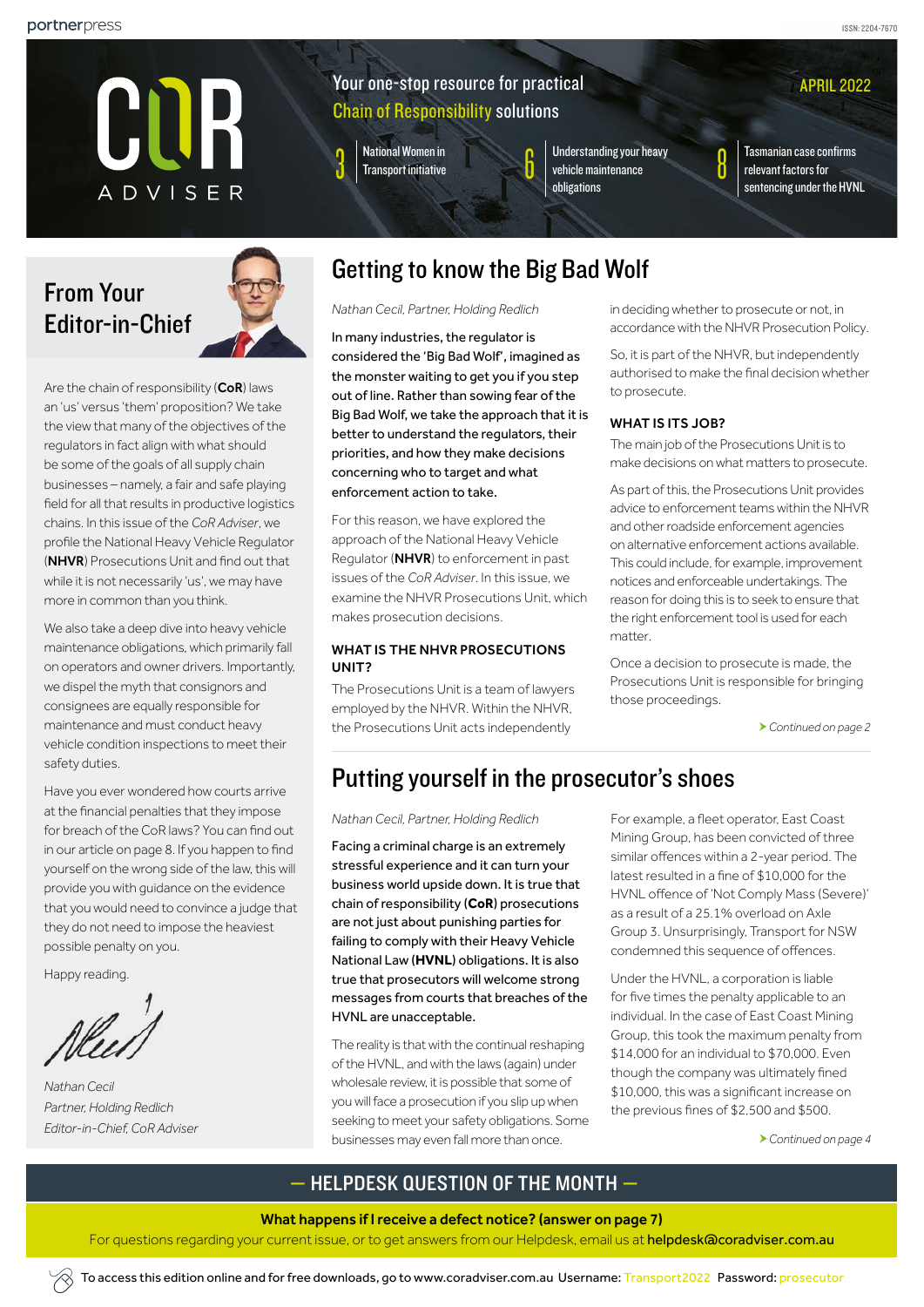# Sole trader farmer enters into enforceable undertaking after breaching mass requirements

#### *Jessica Oldfield, Editor, Portner Press*

The National Heavy Vehicle Regulator's long streak of accepting enforceable undertakings continues – this time with a first for a Victorian sole trader and farmer who failed to ensure his vehicle complied with mass requirements when transporting potatoes.

The National Heavy Vehicle Regulator (NHVR) commenced a prosecution against the farmer after an investigation determined that in July 2020, he failed to comply with the mass limits under the Heavy Vehicle National Law (HVNL). The steer axle of the heavy vehicle owned by the farmer weighed 8,850kg, which is 147% of the permitted mass of 6,000kg.

The NHVR ultimately accepted an enforceable undertaking from the farmer. NHVR Director of Prosecutions Belinda Hughes said this case demonstrates how enforceable undertakings as an alternative avenue to prosecution can be effective for small operators.

"Enforceable undertakings enable the NHVR to encourage and monitor safer behaviours, to improve safety for all road users," Ms Hughes said.

"An enforceable undertaking is designed so that instead of paying money in fines, it's instead spent on improving safety … it's available to individual farmers, all the way to multimillion-dollar companies.

"In this case, we determined that more safety benefits would be achieved from an enforceable undertaking, for both [the farmer] and the wider farming industry."

Under the enforceable undertaking, the farmer must:

- § complete a personalised course by Mass Management to bring greater awareness and specific knowledge of all issues surrounding mass management and heavy vehicles; and
- upon the completion of the course, distribute information gathered from the NHVR website and the Mass Management course to the community to bring greater awareness and specific knowledge to the users of heavy vehicles and the wider community of issues surrounding the safe loading of heavy vehicles.

The initiatives, which are to be completed within 12 months, will carry an estimated cost of \$2,000.

#### <span id="page-1-0"></span>*Continued from page 1 ["Getting to know the Big Bad Wolf"](#page-0-0)*

### HOW DOES IT MAKE DECISIONS?

The Prosecutions Unit is provided with a brief of evidence from the investigator. It reviews the brief to determine whether there is enough evidence to support a charge. If there is, the Prosecutions Unit considers whether:

- **•** bringing proceedings falls within the guidelines of the Prosecution Policy; or
- some other enforcement action would be more appropriate.

If prosecution is appropriate, the Prosecutions Unit drafts the charges and brings the prosecution. It then arranges for the charges to be served on the defendant and conducts the prosecution in court.

#### WHAT ARE ITS ULTIMATE GOALS?

Some readers might be surprised to hear that the Prosecutions Unit's goal is not 'to acquire a big war chest of penalties'; rather, the primary goal of the Prosecutions Unit is 'to achieve court outcomes that drive safer outcomes'.

This reflects my own observations of the NHVR's increasing focus on providing supply chain businesses with greater awareness and guidance (e.g. see our January 2022 issue) and accepting enforceable undertakings that result in observable safety improvements

(e.g. see our March 2022 issue), as opposed to just fining businesses to score some runs on the board.

The Prosecutions Unit seeks to achieve this outcome by:

- applying for more Supervisory Intervention Orders that aim to re-educate offenders and prevent future breaches;
- focusing enforcement action for mass, dimension and loading offences on operators, which have the greatest degree of responsibility, control and influence over the conduct of such transport activities;
- applying 'commercial benefits orders' (repayment of any increased revenue of costs saved because of offending conduct) to ensure a fair and level playing field that doesn't permit businesses to obtain an unfair commercial advantage over their law-abiding competitors; and
- **•** focusing on prosecuting the cases that produce the worst safety outcomes, such as those that result in the greatest risk of harm or arise from systemic failure of a business to address chain of responsibility risks.

Rather than being the Big Bad Wolf, the Prosecutions Unit's goal to ensure a fair and safe playing field that promotes productivity may in fact align more closely with your goals than you thought.

# Regulator accepts enforceable undertakings from former directors of mining company

*Joshua Clarke, Lawyer, Holding Redlich*

The National Heavy Vehicle Regulator (NHVR) has accepted enforceable undertakings from former directors of a mining company, providing a timely reminder of the importance of executive due diligence under the Heavy Vehicle National Law (**HVNL**).

Following the death of a company contractor, two former directors of Goondicum Resources Pty Ltd were charged with HVNL offences. The independent haulage contractor, while engaged by the company, was fatally injured when the heavy vehicle he was driving apparently stopped on an inclined section of public road, before rolling backwards over an adjacent drop-off.

The company's former directors were subsequently alleged to have failed to exercise due diligence to ensure the company's compliance with the primary safety duty under section 26C of the HVNL.

The regulator, as an alternative to prosecution, accepted an enforceable undertaking.

The two former mining company directors are required under the enforceable undertaking to:

- **•** develop a detailed HVNL due diligence manual for executives and managers to better understand their chain of responsibility (CoR) obligations under the HVNL (which will be available to the NHVR to distribute to the industry), and to develop their own personalised due diligence systems;
- § produce a video aimed at directors and executives of smaller scale transport operators, which will include:
	- a personal account from the directors of the incident;
	- a general summary of CoR;
	- appropriate due diligence steps; and
	- the tools and resources available from the NHVR; and
- **•** prepare and present a paper to the Australian Institute of Directors and/or similar bodies summarising the events and lessons from the charges.

The total cost of the enforceable undertaking is valued at approximately \$72,000.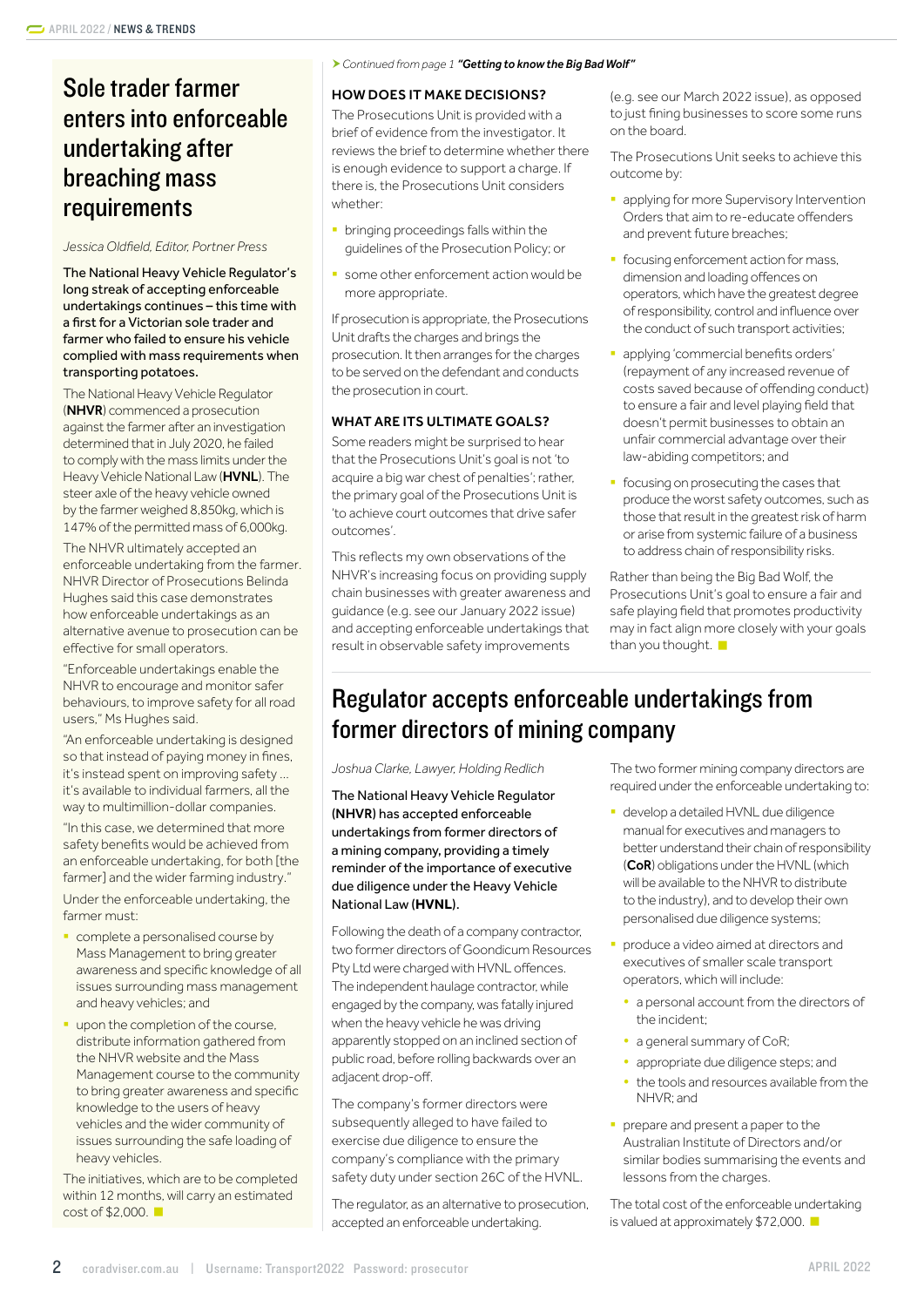# <span id="page-2-0"></span>National Women in Transport initiative

#### *Jessica Oldfield, Editor, Portner Press*

Coinciding with International Women's Day last month, the National Transport Commission (**NTC**) launched the National Women in Transport initiative.

The initiative:

- showcases women in transport:
- tackles some of the negative perceptions of a career in the industry; and
- aims to improve female participation within the transport sector.

The NTC coordinates the National Women in Transport initiative on behalf of the Australian Government.

#### SHOWCASING WOMEN IN TRANSPORT

The National Women in Transport website profiles women leaders in the sector in its speaker bureau. The profiles of senior women transport leaders showcase the work of women in transport in both the public and private sectors.

The leaders include:

- Carolyn Walsh, NTC Chair;
- **Dr Gillian Miles, NTC CEO and Commissioner;**
- **Romilly Madew AO, Infrastructure Australia CEO;**
- Diane Brown, Department of Infrastructure, Transport, Regional Development and Communications Deputy Secretary, Transport Group; and
- Sue McCarrey, Office of the National Rail Safety Regulator Chief Executive and National Rail Safety Regulator.

# "The initiative is important because it supports and connects our women."

Carolyn Walsh says, "Creating a modern, diverse and inclusive transport industry will demand leadership of senior people in transport, both men and women.

"The National Women in Transport initiative is important because it supports and connects our women. We need to break down stereotypical perceptions of what a person in transport looks like. We need to profile role models [who] weren't around when I entered the industry."

Sue McCarrey says, "It is the responsibility of our senior leaders in transport to bring young people on and with that making sure they are bringing more women along as part of that journey."

You can book a leader to speak at an event and read their profiles at [www.womenintransport.gov.au/speaker-bureau](http://www.womenintransport.gov.au/speaker-bureau).

#### TACKLING NEGATIVE PERCEPTIONS

A key negative perception about the transport sector is that, as it is a traditionally male-dominated industry, women won't be welcome.

Dr Gillian Miles says, "Women want to work in transport. But they need to be welcomed and developed."

Showcasing women leaders in the industry demonstrates the industry's willingness to engage women.

According to Dr Miles, "COVID accelerated the conversation around cultural change that was already happening in transport.

"The past 2 years have demonstrated how you can do a lot of work differently. It's my great hope that people will embrace and retain the new ways of working rather than try [to] go back to 'normal'."

Sue McCarrey says it's important for leaders to show that the transport sector is "a good industry to work as opposed to what they probably see as a pretty blokey environment".

Romilly Madew AO was initially wary when first moving into the sector from a background in another industry, but she says she "was welcomed in infrastructure and transport with open arms. People were so willing to share their experience and celebrated the new ideas I was bringing coming in from outside the industry. What I continue to find really exciting and love is the constant engagement across the industry."

# The key aim of the initiative is to attract more women to the sector.

#### INCREASING FEMALE PARTICIPATION

The key aim of the National Women in Transport initiative is to attract more women to the sector by creating a more inclusive modern transport industry.

"Increased participation by women in the transport sector will have flow-on benefits for business, industry and the whole economy," Diane Brown says.

"The National Women in Transport initiative is designed to drive productivity and profitability benefits that will come with increased gender balance within the transport sector."

According to Australian Bureau of Statistics data, while women make up approximately 50% of the labour pool, they currently make up only 27.4% of workers in the transport, postal and warehousing sector. That figure is reduced to around 20% for land transport alone.

More women are urgently needed to work in the sector across a broad range of skills and in leadership roles.

"Australia is experiencing an infrastructure and transport investment boom, and needs people with the skills to deliver it," says Dr Gillian Miles.

"If we're not ensuring women are part of the transport industry, and comfortable in it, we have an economic problem as well as a social one."

Romilly Madew AO says, "By taking deliberate and meaningful steps to address the working needs of women and other underrepresented groups in the transport sector, we can unlock additional capacity to deliver the record infrastructure pipeline and support Australia's long-term prosperity."

You can find out more about the work of the initiative at [www.womenintransport.gov.au.](http://www.womenintransport.gov.au)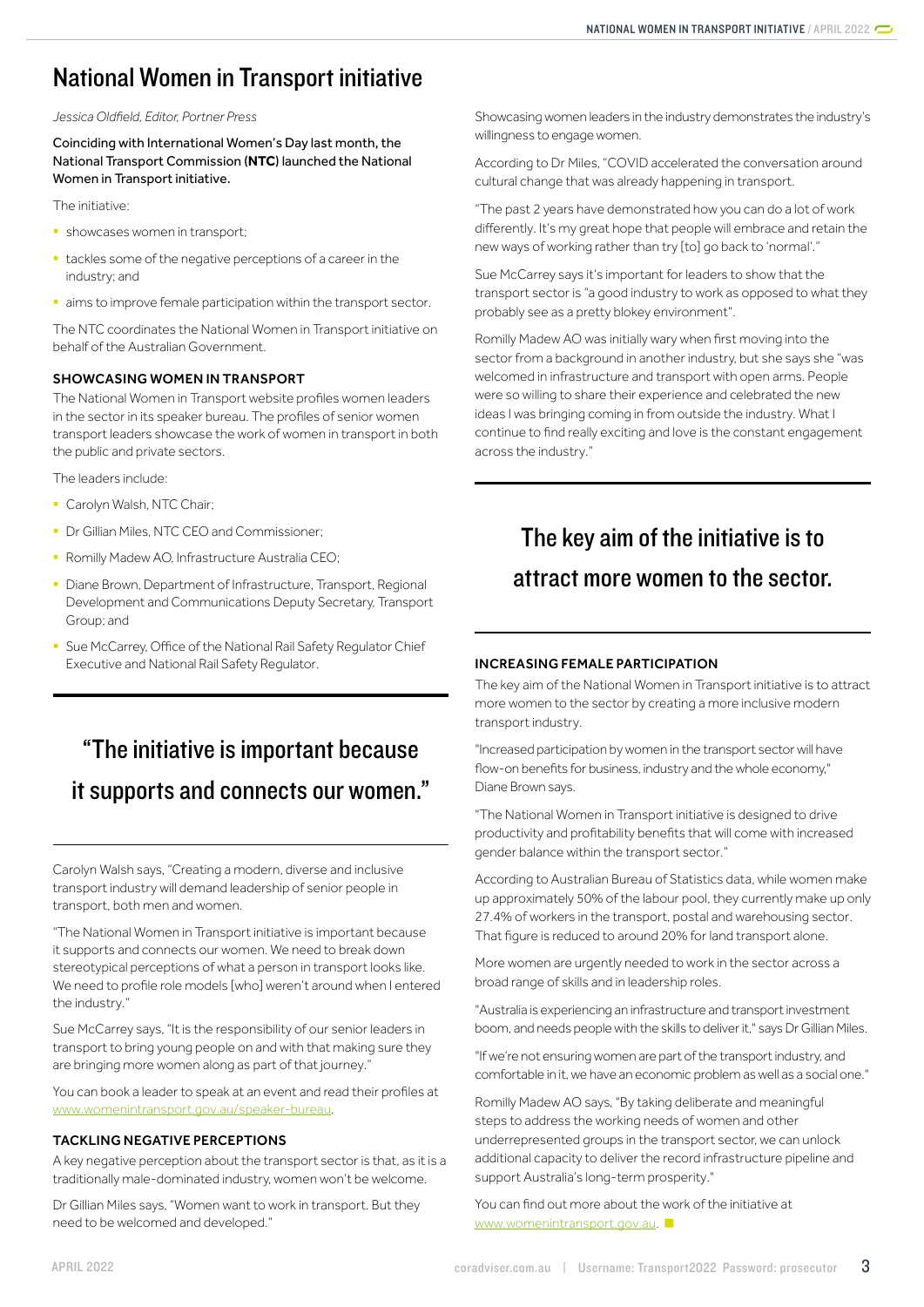<span id="page-3-0"></span>*Continued from page 1 "[Putting yourself in the prosecutor's shoes](#page-0-1)"*

A spokesperson of Transport for NSW speaking with *Australian Transport Network* (ATN) said at the time, "Transport for NSW has welcomed the strong message recently sent by the courts that overloading heavy vehicles is unacceptable. Overloading heavy vehicles can be a substantial safety risk, which increases the risks of a crash and can lead to road damage. Both trucking companies and the driver can be held responsible for overloading offences."

# TO PROSECUTE OR NOT TO PROSECUTE?

The idea of putting yourself in the shoes of an investigator or prosecutor is a useful way to approach your safety duties.

Prosecutors are central to the public enforcement of law, and we should look at how the National Heavy Vehicle Regulator (NHVR) makes decisions regarding the prosecution process for offences under the HVNL. The most crucial step in the prosecution process is deciding whether to prosecute.

Offences are not automatically the subject of prosecution. The decision to prosecute is based on a two-part test:

1.where there is a reasonable prospect of conviction; and

2. the prosecution is in the public interest.

By commencing a prosecution, the NHVR aims to:

- **•** change the behaviour of the alleged offender;
- deter future offenders; and
- **•** punish those who commit offences.

The NHVR is committed to a policy of prosecuting whenever significant breaches of the HVNL occur, which generally include cases involving fatalities and/or serious injury, or where potential risks to personal/community safety are high. Organisations seeking to adopt and maintain a risk-based approach to meet their safety obligations should develop a compliance framework, based on safety and prevention, which is agile enough to respond to new and existing risks in a business' commercial activities.

# The NHVR is committed to prosecuting whenever significant breaches of the HVNL occur.

#### COMMENCING A BREACH OF PRIMARY DUTIES PROSECUTION

The main focus of the HVNL is the overarching primary duty, i.e. to do what is reasonably practicable to ensure the safety of road transport activities.

The primary duty requires parties in the CoR, so far as is reasonably practicable, to:

- **•** eliminate public risks and, to the extent it is not reasonably practicable to eliminate public risks, minimise them; and
- **ensure their conduct does not directly or indirectly cause or encourage** the driver of the heavy vehicle or another person, including another party in the CoR, to contravene the law.

The NHVR will look at the following principles when considering whether to commence a breach of primary duties prosecution:

- § whether a death or serious injury occurred, or there was a real possibility that one could occur;
- § whether the safety risk was caused by serious or systematic noncompliance with the HVNL;
- § whether the safety risk was created by business practices and/or company culture;
- whether there is a demonstrable preference of a commercial benefit over safety;
- § the actual ability of any proposed defendant to influence and/or control the safety risk; and
- **•** if a defendant company, the potential culpability of any natural persons involved in the company.

These principles should give your business some insight into how to develop frameworks to help safeguard your business from prosecution.

# If an offence occurs, you should give thought to any mitigating factors that may apply.

Such frameworks should ultimately guide parties to help them understand their compliance obligations so they can fulfil their primary duty. This necessitates a forward-looking approach to ensure you are focusing on what you are doing to prevent breaches from occurring.

## MITIGATING FACTORS

## **DEFINITION:** MITIGATING FACTORS

Mitigating factors are circumstances that may reduce the punishment an offender receives after being found guilty or pleading guilty to an offence. They reduce the severity of the wrongful conduct and, therefore, the penalty.

Section 21A of the *Crimes (Sentencing Procedure) Act 1999* (NSW) imposes an obligation on courts to take certain factors into account when determining the appropriate sentence to hand down to a party that has committed an offence.

If an offence occurs, you should give thought to any mitigating factors that may apply, and either put measures in place to satisfy them or gather evidence to prove them.

Factors that may be considered by a court to reduce any sentence or fine imposed for a breach of the HVNL include:

- **your previous criminal history:** if you have no prior convictions, you can generally expect to be treated more leniently than someone who does have prior convictions:
- **whether you are of good character:** good character may be shown through community involvement, general compliance with the law or other obligations, or written character references from someone who knows you personally or professionally; and
- whether you provided assistance to law enforcement authorities: the court will look favourably on any assistance you have provided to law enforcement authorities, e.g. if you have cooperated in any investigations into an incident and/or provided information that will help to bring other offenders to justice. You should always aim for a full and frank cooperation with the authorities.

Other mitigating factors may be your reputation in the industry and the safety measures you have adopted in your business.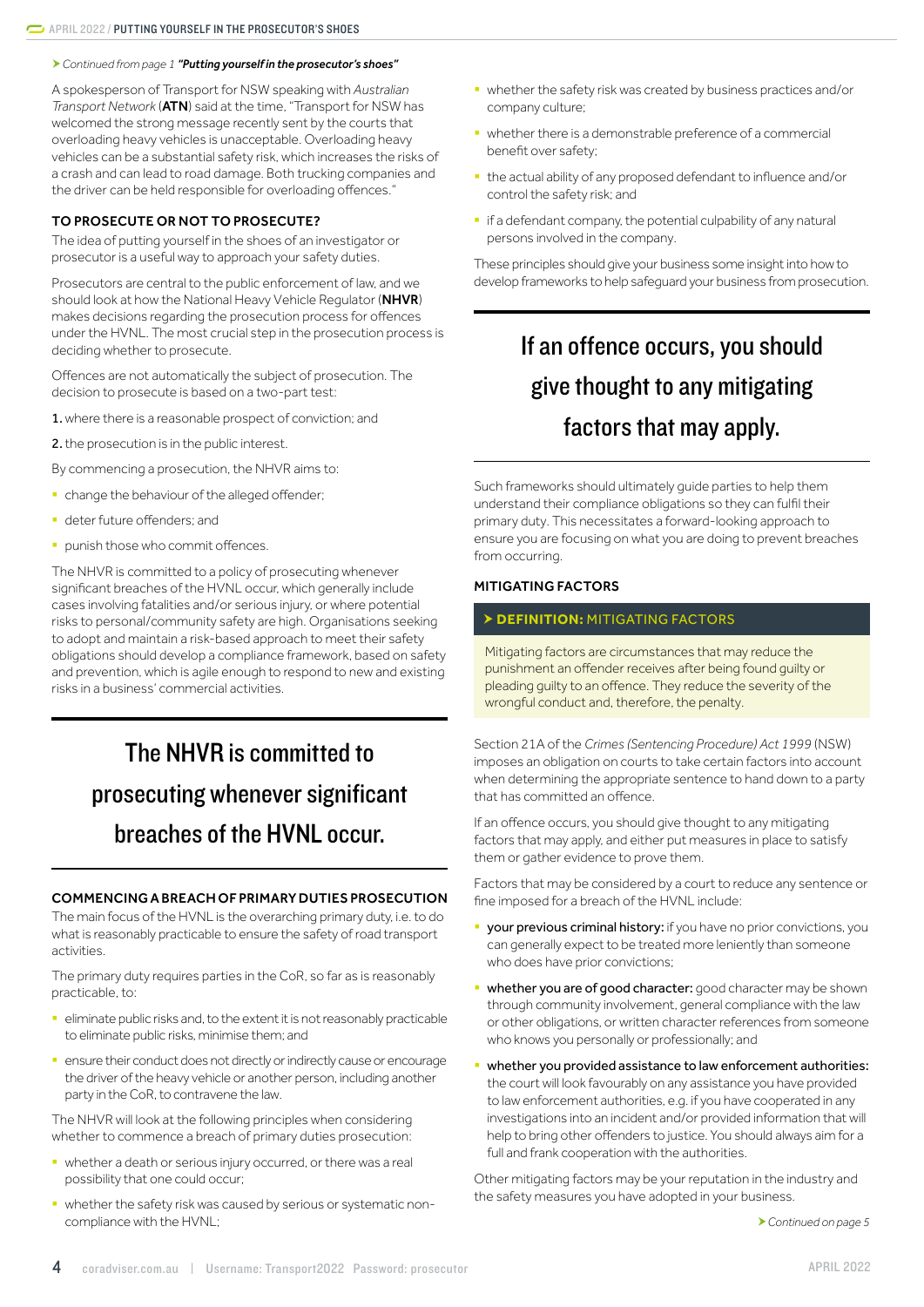### <span id="page-4-0"></span>*Continued from page 4 "[Putting yourself in the prosecutor's shoes"](#page-0-1)*

# EXAMPLE:

*In cases such as East Coast Mining Group and in most other convictions, businesses fail because they fall into the error of not putting safety and compliance first. Unlike for example, Glen Cameron Group, which has been cited as "one of classic determination and business nous" by the ATN. The company's founder, Glen Cameron, was quoted as saying, "We're fortunate to have developed a talented senior management team to provide key support and considered execution of the company's strategies and plans, and we've consistently embraced the smart application of technology to deliver safety, environmental and efficiency dividends."*

*The Glen Cameron Group implemented a telematics platform to disseminate its meeting notes to all its drivers in real time using a messaging system. The system also allows the business to receive and respond to any questions direct to individual drivers as the need arises. Mr Cameron's business has also had all GPS devices integrated with a handsfree phone that can dial a managed list of depot and operational staff numbers.*

*Another facet of Mr Cameron's business is thinking about the 'long game'. As he put it: "Being safe at work has to be at the front of everything we do". His business is active in the industry and contributes by having a strong record of pushing for improvements in driver support and facilities in Australia. In the event of a prosecution, it is this kind of record that prosecutors will consider, and courts will take into account as a mitigating factor if you are found guilty of an offence under the HVNL.* 

# It is imperative to show how your organisation puts safety first

# IT IS NEVER TOO LATE

Often it takes something going wrong before parties take a closer look at their systems and procedures, and critically evaluate them. If you find yourself facing a prosecution, it is imperative that you show how your organisation puts safety first. But if you have received a Court Attendance Notice requiring you to attend court to answer to charges for an offence and have pleaded guilty, do not think it is too late to adopt good practices. Think about investigating the incident that may be the subject of the prosecution yourself, or through an external investigator, to demonstrate how serious you are in seeing the breach in the eyes of a prosecutor and how you are taking steps to remedy the situation.

# <span id="page-4-1"></span>Step-by-Step: How to conduct an investigation

## *Nathan Cecil, Partner, Holding Redlich*

Showing you have conducted a thorough, independent investigation demonstrates that the business took an incident seriously, which will put you in a better place in the event of a prosecution.

Investigations are an important step to comply with your legal obligation to prevent and address safety breaches under the Heavy Vehicle National Law (HVNL).

Conducting thorough and balanced investigations and maintaining records of the investigation process, outcomes and findings helps to ensure that your business is in a stronger position to defend potential prosecutions under the HVNL and limit the risk of a substantial fine.

Prevention is the main objective of most investigations, and a good investigation aims to establish what actually happened and compare this with a series of events that should have taken place to identify areas that require improvement or change.

Take the following steps in your investigation:

# Step 1: Prepare and gather information

- Visit the scene as soon as possible after the incident and before physical evidence is disturbed. Ensure you take photographs or sketches.
- Identify and categorise the nature of the incident (e.g. fatigue management, mass, dimension, and loading and speed compliance offences).
- Identify the parties to the incident, and their location and availability (e.g. witnesses, driver, contractor, scheduler, loading manager, loader, consignor or consignee).
- § Obtain any relevant background information available (e.g. compliance documents, CCTV footage, equipment manuals, previous reports, design specifications and operating logs).

# Step 2: Interview the relevant parties

- Interview witnesses separately. Note down all sources of information and keep records to show that the investigation was conducted in a fair and impartial manner. Ensure you look for causes and do not attribute blame. Systems fail for many reasons and the people involved are not necessarily the cause of the incident in question.
- Develop questions that will help you to establish the facts. Take care in obtaining answers to some of these questions, as the investigator could be accused of apportioning blame.
- Using the information obtained from interviews, you can build a chain of events to identify all the causes. For the investigation to be successful, it is necessary to establish the following information:
	- events leading up to the incident;
	- facts of the incident itself:
	- what occurred immediately after the incident; and
	- y essential factors and causes.

## Step 3: Determine recommendations and conclusions

Answer the following questions to get to the root of the causes of the incident and recommendations for prevention:

## What systems failed?

- How can you prevent failure or make it less likely?
- How can you detect approaching failure and when it occurs?
- How can you control failure and minimise the consequences?
- Why was the system in place?
- What could have been done instead?

#### Which parties failed?

- What did they fail to do?
- How can failure be made less likely?
- Why did they do this?

## What could you do instead?

- How else could you do it?
- Who else could do it?

## What specific items in the system triggered the incident?

- What does it do?
- Why do we do this?
- What could we do instead? ■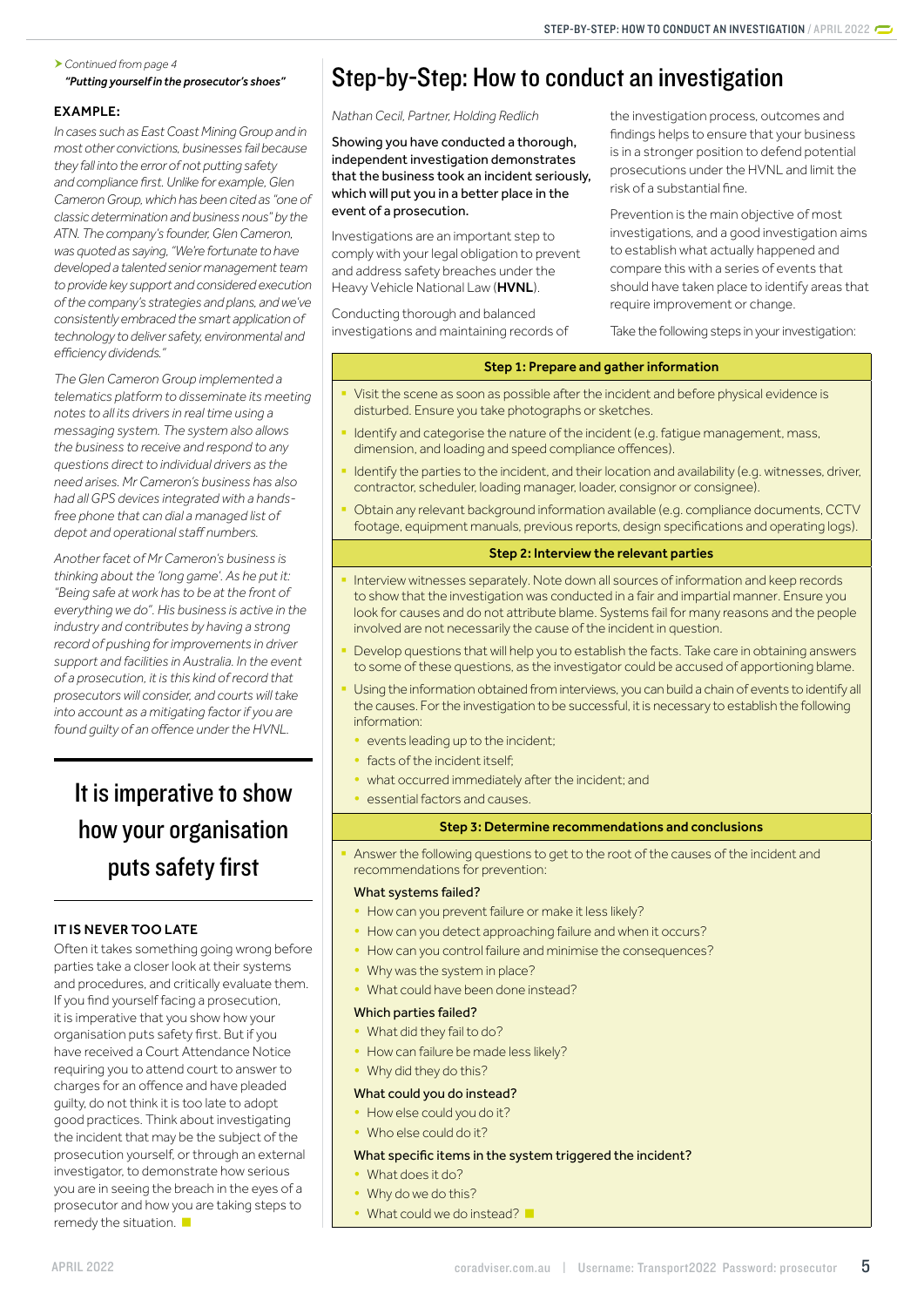# <span id="page-5-0"></span>Understanding your heavy vehicle maintenance obligations

#### *Melanie Long, Associate, Holding Redlich*

Making sense of your heavy vehicle maintenance obligations under the Heavy Vehicle National Law (**HVNL**) can understandably feel like a confusing and overwhelming task. This is because there isn't one specific section or provision in the HVNL that deals with them. Instead, the maintenance obligations of parties in the chain of responsibility (**CoR**) arise out of other broader obligations with which they must comply under the HVNL.

This article provides you with a starting point from which you can begin to understand your key vehicle maintenance obligations and some of the ways to meet them.

### WHAT ARE THE KEY MAINTENANCE OBLIGATIONS?

The primary obligations for heavy vehicle maintenance are:

- CoR parties must not use, or permit another person to use, a heavy vehicle on the road that is unsafe. A vehicle is unsafe where its condition, or the condition of its components or equipment, is such that using the vehicle would be unsafe or endanger public safety (section 89); and
- CoR parties must not use, or permit another person to use, a heavy vehicle that contravenes an applicable heavy vehicle standard (section 60). Heavy vehicle standards arise under the Australian Design Rules and the *Heavy Vehicle (Vehicle Standards) National Regulation*, which set out various vehicle standards, including general safety requirements, such as steering, tyre and vehicle configuration requirements.

These duties intersect with the primary duty for CoR parties in that an operator that does not inspect a heavy vehicle regularly, and allows for it to be used on the road while affected by a defect, is likely be liable under section 89 and also in breach of its primary duty to ensure safety.

#### WHO IS RESPONSIBLE FOR WHAT?

#### **Operators**

Responsibilities for maintaining and inspecting heavy vehicles largely reside with the operator of the heavy vehicle, as it is the CoR party with the greatest level of capacity to control, eliminate and minimise risks associated with it.

An operator's responsibilities include ensuring that:

- **its business has effective maintenance** management systems. According to the National Heavy Vehicle Regulator (NHVR) *Daily Safety Check List*, daily checks should, at a minimum, cover:
	- brakes;
	- couplings:
	- wheels, tyres and hubs;
	- structure and body condition;
	- lights and reflectors;
	- mirrors;
	- windscreens and windows; and
	- engine, driveline and exhaust;
- **heavy vehicles are regularly maintained** and inspected according to the applicable heavy vehicle standards. The *National Heavy Vehicle Inspection Manual* provides a standardised manual to inspect heavy vehicles; and
- a defective vehicle is not used until it is rectified and restored to safe and HVNLcompliant level.

**TIP:** Visit [www.nhvr.gov.au/files/](http://www.nhvr.gov.au/files/201611-0434-creating-heavy-vehicle-daily-checks.pdf) [201611-0434-creating-heavy](http://www.nhvr.gov.au/files/201611-0434-creating-heavy-vehicle-daily-checks.pdf)[vehicle-daily-checks.pdf](http://www.nhvr.gov.au/files/201611-0434-creating-heavy-vehicle-daily-checks.pdf) to view the *Daily Safety Check List* and [www.nhvr.gov.au/safety](http://www.nhvr.gov.au/safety-accreditation-compliance/vehicle-standards-and-modifications/national-heavy-vehicle-inspection-manual)[accreditation-compliance/vehicle](http://www.nhvr.gov.au/safety-accreditation-compliance/vehicle-standards-and-modifications/national-heavy-vehicle-inspection-manual)[standards-and-modifications/](http://www.nhvr.gov.au/safety-accreditation-compliance/vehicle-standards-and-modifications/national-heavy-vehicle-inspection-manual) [national-heavy-vehicle-inspection](http://www.nhvr.gov.au/safety-accreditation-compliance/vehicle-standards-and-modifications/national-heavy-vehicle-inspection-manual)[manual](http://www.nhvr.gov.au/safety-accreditation-compliance/vehicle-standards-and-modifications/national-heavy-vehicle-inspection-manual) to view the *National Heavy Vehicle Inspection Manual*.

**CAUTION:** A failure to comply with maintenance obligations could result in a heavy vehicle inspector issuing a defect notice, which would generally be in place until the defect is rectified in the manner outlined in the notice. Alternatively, non-compliance may lead to the prosecution by the NHVR of the offending party. The maximum penalty for a business that permits a person to use a heavy vehicle that does not comply with its applicable heavy vehicle standards is \$15,000 (and \$30,000 if the defect is in relation to a speed limiter). The maximum penalty for a business that allows an unsafe heavy vehicle to be used is \$30,000.

### Drivers

A driver will also have duties in relation to heavy vehicle maintenance, although usually such obligations will not be as onerous as those of an operator (except in the case of owner drivers).

For example, if a driver detects a defect in a heavy vehicle such as an oil leak, a broken seatbelt, a broken mirror or flat tyre, the driver should:

- not drive the heavy vehicle, as it may be unsafe and non-compliant with heavy vehicle standards; and
- **•** notify the operator of the nature of the heavy vehicle defect.

### Executives

Executives must exercise due diligence to ensure their business complies with safety duties, including the duty not to permit a vehicle to be used when it is unsafe. It is important for an executive of a business that owns and operates heavy vehicles to ensure that the business has, among other things:

- effective and sufficiently resourced maintenance management systems;
- **•** systems for their management team, drivers and others to report any suspected or actual heavy vehicle defects and record steps taken to rectify faults; and
- **•** training for management, drivers and others to ensure they can identify heavy vehicle faults according to their respective roles and expertise.

#### Other CoR parties

Other CoR parties' maintenance responsibilities are only likely to be triggered where they observe a vehicle defect. For CoR parties that don't own or operate vehicles, this is likely to be limited to the types of obvious observable defects that would be apparent to a reasonable, non-expert observer. If such defects are observed, their responsibilities are likely to involve not permitting the use of the unsafe or defective heavy vehicle, and notifying the driver and operator of the suspected or actual vehicle non-compliance.

## **CONCLUSION**

Although the costs of maintenance can be high, the consequences of driving an unsafe heavy vehicle can be deadly. Therefore, it is important that all CoR parties – including operators, drivers and executives – understand their obligations and take the necessary steps to ensure compliance.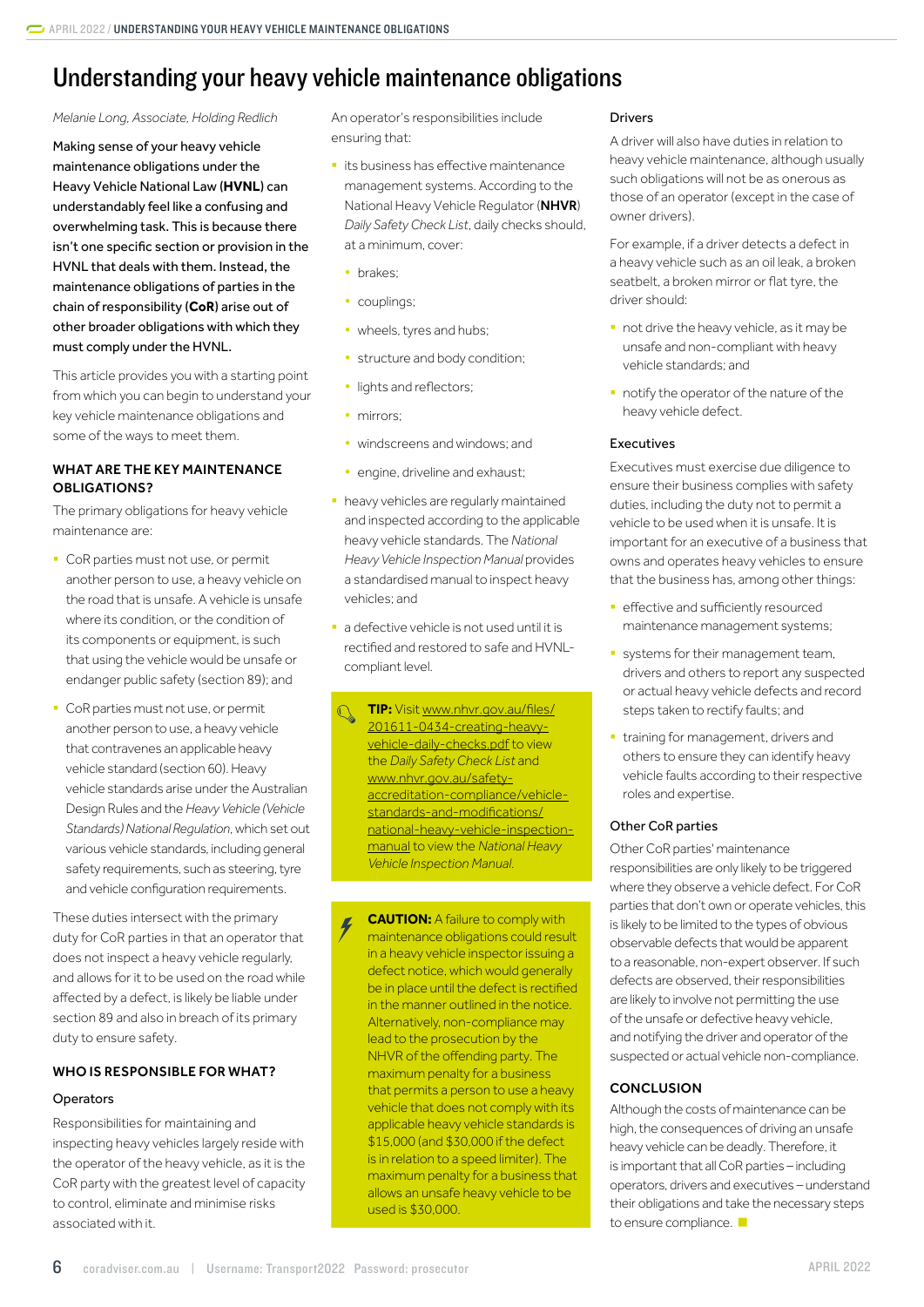#### <span id="page-6-0"></span>**HELPDESK**

# Each month we publish some of our top questions from the *CoR Adviser Helpdesk*. To ask your question today, email: [helpdesk@coradviser.com.au](mailto:helpdesk%40coradviser.com.au?subject=).

Please note: All identifying details are removed for reasons of confidentiality.

Whether your concerns are about recent legislative changes, difficulty ensuring compliance of others in the supply chain, or the steps you need to take to protect yourself, our team of lawyers is ready to answer your questions.

# Defect notices

# **Q** What are the types of defect notices? What happens if I receive a defect notice?

**A** Defect notices may be issued for a defective vehicle. A defective vehicle is one that contravenes an applicable heavy vehicle standard, has a part that does not perform its intended function or has deteriorated to such an extent that it cannot be reasonably relied on to perform its intended function.

Defect notices will vary according to the type of defect affecting the vehicle and safety risks associated with that defect:

- § A major defect notice will be issued if there is a safety risk posed by the defect and the risk presented by the vehicle is imminent and serious. If you receive a major defect notice, you must not use the heavy vehicle on a road other than to move it to one or more specified locations as required by the notice. In extreme cases, the vehicle will be immediately grounded, and must be fixed on site or towed to a repair point. Inspection and clearance are required by the regulator before you can use the heavy vehicle.
- A minor defect notice will be issued if there is a safety risk posed by the defect, but that risk is not considered imminent and serious. If you receive this notice, you cannot operate the heavy vehicle on road unless specific action is taken to rectify the defect. Inspection and clearance are required by the regulator before you can use the heavy vehicle.
- A self-clearing defect notice will be issued if there is no safety risk posed by the defect. A vehicle subject to a self-clearing defect notice can be operated, but the defect must be rectified as soon as practicable and within 28 days of receiving the notice.

If you receive a defect notice, you must comply with it. A person who drives or permits a person to drive a defective heavy vehicle may be liable for maximum penalties of \$34,550 for a company or \$6,910 for an individual.

# Executive reporting

**Q** As an executive (director), how important is chain of responsibility (**CoR**) compliance reporting and what are the most important things to report?

**A** Under the Heavy Vehicle National Law (HVNL), executives (directors and any person concerned in the management of a corporation, partners in a partnership and managers of an unincorporated association) have a proactive and positive duty to exercise due diligence to ensure their business complies with all its CoR obligations.

Your business must continue to establish, implement and document business practices to ensure CoR compliance. Once your business has designed and implemented its CoR compliance management framework, you must measure and monitor compliance to ensure the systems implemented are successfully ensuring safety. For executives to discharge their duty at this point, they need to receive compliance performance reporting.

For each CoR compliance component, the most meaningful report is the number and severity of breaches that have occurred. Breaches slipping through the cracks are the things that most need to be addressed. These incidents suggest defective compliance management, training or implementation.

After that, it is also important to know the number of incidents that are still arising but are, thankfully, being picked up before a truck hits the road, i.e. near-misses. These incidents suggest either that system and process design is not eliminating incidents at the source, or that training on how to conduct processes is not effective, but that at least final checks and balances are detecting and remedying problems.

Finally, some general CoR compliance system 'health check' information is useful. For example, confirming that all supply chain contracts have mandatory CoR compliance clauses included, and that all CoR-facing employees and contractors have been properly inducted and received any scheduled refresher training.

However, reporting those figures in a vacuum is of little benefit. The executive needs context. For example, how do the compliance reporting figures this period compare with those of the last period and/or the 12-month average?

The bottom line for transport operator executives is the need for proactivity; an executive who hasn't met their due diligence duty when an incident occurs risks ending up in hot water personally.

© 2022 Portner Press Pty Ltd All rights reserved. No part of this publication may be reproduced or transmitted in any form by means electronic or mechanical, including recording, photocopying, or via a computerised or electronic storage or retrieval system, without permission granted in writing from the publisher. The information in this publication is of a general nature and does not constitute legal advice. It is not intended to address the circumstances of any particular individual or entity. No action or inaction should be taken based solely on the contents of this publication; if you require specific legal advice on any matter relating to employment law and industrial relations, please contact the Editor-in-Chief of this publication or your own legal advisers. The information and opinions provided are believed to be accurate and sound, based on the best judgements available to the authors at the time the publication went to print. We do not guarantee that the information is accurate at the date it is received or that it will continue to be accurate in the future. The publisher is not responsible for any errors or omissions.

If you have any subscription queries, please contact Customer Services on 1300 782 911. We may monitor and record calls to maintain and improve our service. For editorial queries please email us at [cs@portnerpress.com.au](mailto:cs%40portnerpress.com.au?subject=). Waterman Business Centre, Level 2, UL40/1341 Dandenong Road, Chadstone, VIC 3148. ACN 634 719 421.